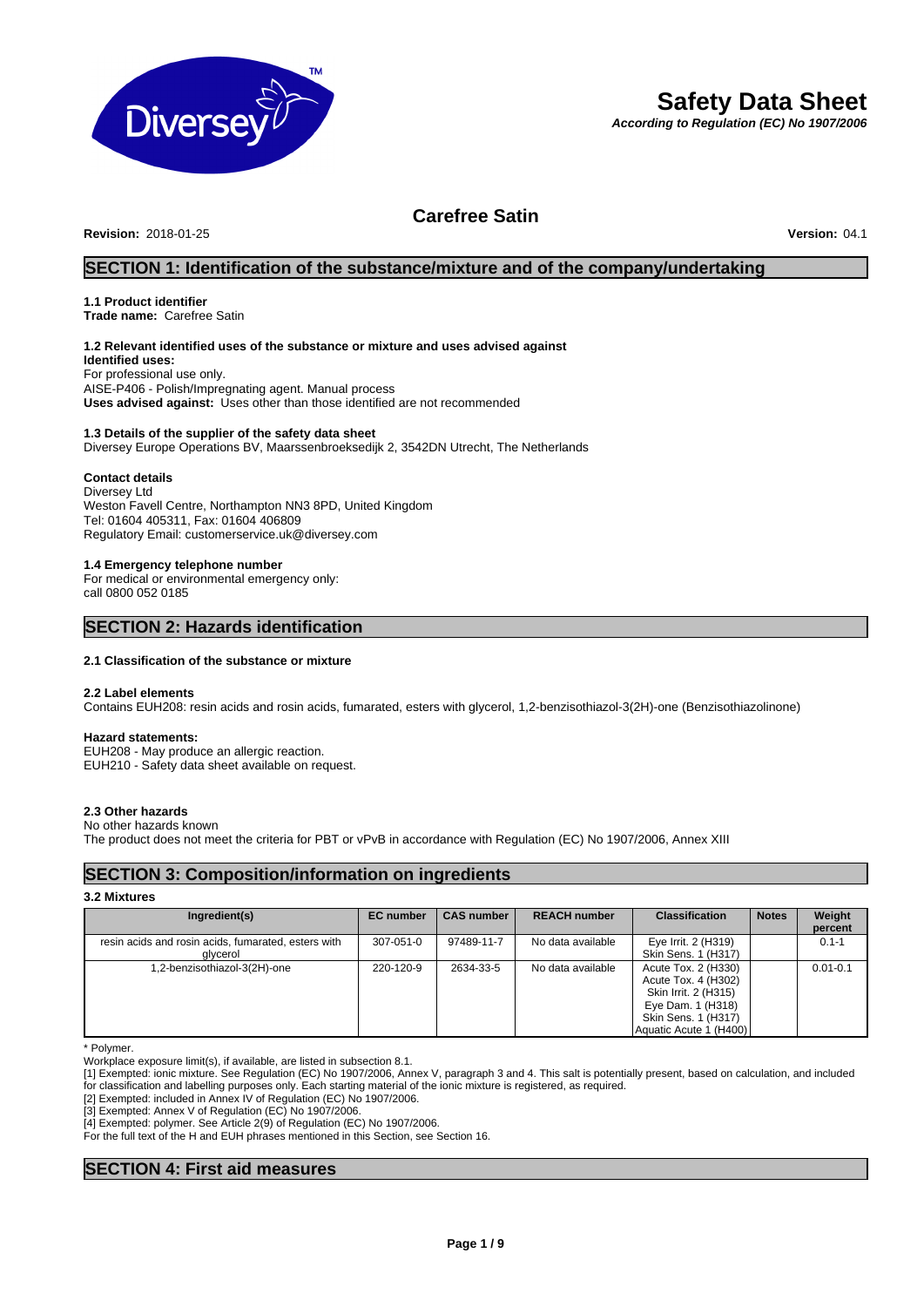#### **Carefree Satin**

| 4.1 Description of first aid measures         |                                                                                                                                                                                |
|-----------------------------------------------|--------------------------------------------------------------------------------------------------------------------------------------------------------------------------------|
| Inhalation:                                   | Get medical attention or advice if you feel unwell.                                                                                                                            |
| <b>Skin contact:</b>                          | Wash skin with plenty of lukewarm, gently flowing water. If skin irritation occurs: Get medical advice<br>or attention.                                                        |
| Eye contact:                                  | Rinse cautiously with water for several minutes. If irritation occurs and persists, get medical<br>attention.                                                                  |
| Ingestion:<br>Self-protection of first aider: | Rinse mouth. Immediately drink 1 glass of water. Get medical attention or advice if you feel unwell.<br>Consider personal protective equipment as indicated in subsection 8.2. |
|                                               |                                                                                                                                                                                |

#### **4.2 Most important symptoms and effects, both acute and delayed**

| No known effects or symptoms in normal use. |
|---------------------------------------------|
| No known effects or symptoms in normal use. |
| No known effects or symptoms in normal use. |
| No known effects or symptoms in normal use. |
|                                             |

#### **4.3 Indication of any immediate medical attention and special treatment needed**

No information available on clinical testing and medical monitoring. Specific toxicological information on substances, if available, can be found in section 11.

## **SECTION 5: Firefighting measures**

#### **5.1 Extinguishing media**

Carbon dioxide. Dry powder. Water spray jet. Fight larger fires with water spray jet or alcohol-resistant foam.

### **5.2 Special hazards arising from the substance or mixture**

No special hazards known.

#### **5.3 Advice for firefighters**

As in any fire, wear self contained breathing apparatus and suitable protective clothing including gloves and eye/face protection.

### **SECTION 6: Accidental release measures**

#### **6.1 Personal precautions, protective equipment and emergency procedures**

No special measures required.

#### **6.2 Environmental precautions**

Do not allow to enter drainage system, surface or ground water. Dilute with plenty of water.

#### **6.3 Methods and material for containment and cleaning up**

Absorb with liquid-binding material (sand, diatomite, universal binders, sawdust).

#### **6.4 Reference to other sections**

For personal protective equipment see subsection 8.2. For disposal considerations see section 13.

### **SECTION 7: Handling and storage**

### **7.1 Precautions for safe handling**

**Measures to prevent fire and explosions:** No special precautions required.

### **Measures required to protect the environment:**

For environmental exposure controls see subsection 8.2.

#### **Advices on general occupational hygiene:**

Handle in accordance with good industrial hygiene and safety practice. Keep away from food, drink and animal feeding stuffs. Do not mix with other products unless adviced by Diversey. Wash hands before breaks and at the end of workday. Wash face, hands and any exposed skin thoroughly after handling. Take off immediately all contaminated clothing. Use personal protective equipment as required. Use only with adequate ventilation.

### **7.2 Conditions for safe storage, including any incompatibilities**

Store in accordance with local and national regulations. Keep only in original container. Store in a closed container.

For conditions to avoid see subsection 10.4. For incompatible materials see subsection 10.5.

#### **7.3 Specific end use(s)**

No specific advice for end use available.

### **SECTION 8: Exposure controls/personal protection**

### **8.1 Control parameters**

### **Workplace exposure limits**

Air limit values, if available: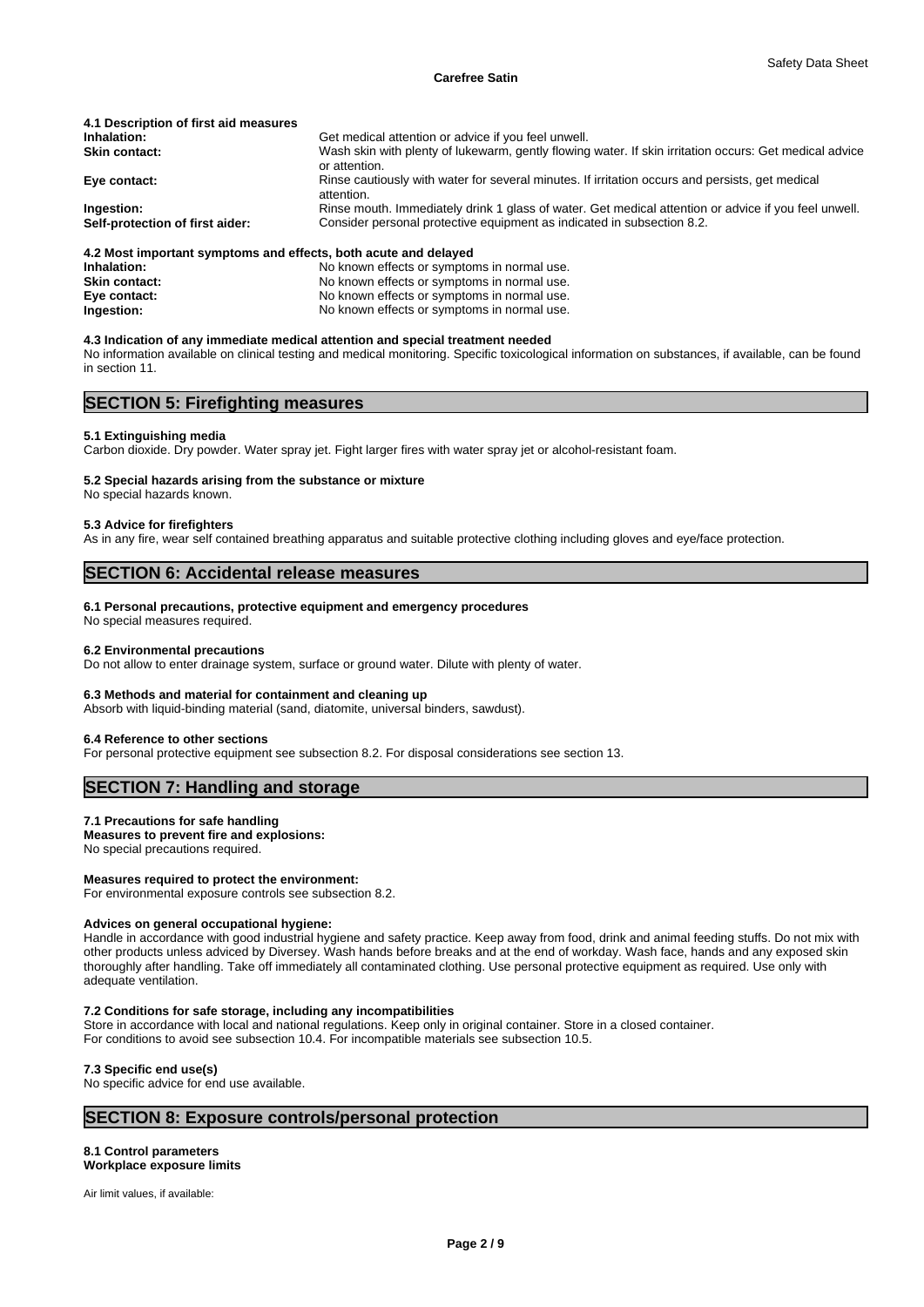Biological limit values, if available:

Recommended monitoring procedures, if available:

Additional exposure limits under the conditions of use, if available:

### **DNEL/DMEL and PNEC values**

#### **Human exposure**

DNEL oral exposure - Consumer (mg/kg bw)

| Ingredient(s)                                                | <b>Short term - Local</b><br>effects | <b>Short term - Systemicl</b><br>effects | Long term - Local<br>effects | I Long term - Systemic I<br>effects |
|--------------------------------------------------------------|--------------------------------------|------------------------------------------|------------------------------|-------------------------------------|
| resin acids and rosin acids, fumarated, esters with glycerol | No data available                    | No data available                        | No data available            | No data available                   |
| -2-benzisothiazol-3(2H)-one.                                 |                                      |                                          |                              |                                     |

DNEL dermal exposure - Worker

| Ingredient(s)                                                | <b>Short term - Local</b><br>effects | <b>Short term - Systemic</b><br>effects (ma/ka bw) | Long term - Local<br>effects | <b>I Long term - Systemic I</b><br>effects (mg/kg bw) |
|--------------------------------------------------------------|--------------------------------------|----------------------------------------------------|------------------------------|-------------------------------------------------------|
| resin acids and rosin acids, fumarated, esters with glycerol | No data available                    | No data available                                  | No data available            | No data available                                     |
| -2-benzisothiazol-3(2H)-one.                                 |                                      |                                                    |                              |                                                       |

DNEL dermal exposure - Consumer

| <b>Short term - Local</b> |                   | Long term - Local  | I Long term - Systemic I                 |
|---------------------------|-------------------|--------------------|------------------------------------------|
|                           |                   |                    | effects (mg/kg bw)                       |
| No data available         | No data available | No data available  | No data available                        |
|                           |                   |                    |                                          |
|                           | effects           | effects (mg/kg bw) | <b>Short term - Systemicl</b><br>effects |

DNEL inhalatory exposure - Worker (mg/m<sup>3</sup>  $)$ 

| Ingredient(s)                                                | <b>Short term - Local</b> | <b>Short term - Systemic</b> | Long term - Local | <b>I Long term - Systemic I</b> |
|--------------------------------------------------------------|---------------------------|------------------------------|-------------------|---------------------------------|
|                                                              | effects                   | effects                      | effects           | effects                         |
| resin acids and rosin acids, fumarated, esters with givcerol | No data available         | No data available            | No data available | No data available               |
| -2-benzisothiazol-3(2H)-one.                                 |                           |                              |                   |                                 |

DNEL inhalatory exposure - Consumer (mg/m<sup>3</sup>)

| Ingredient(s)                                                | <b>Short term - Local</b><br>effects | <b>Short term - Systemicl</b><br>effects | Long term - Local<br>effects | I Long term - Systemic I<br>effects |
|--------------------------------------------------------------|--------------------------------------|------------------------------------------|------------------------------|-------------------------------------|
| resin acids and rosin acids, fumarated, esters with glycerol | No data available                    | No data available                        | No data available            | No data available                   |
| -2-benzisothiazol-3(2H)-one.                                 |                                      |                                          |                              |                                     |

#### **Environmental exposure** Environmental exposure - PNEC

| Ingredient(s)                                                | (mg/l)            | Surface water, fresh ISurface water, marine<br>(mg/l) | Intermittent (mg/l) | Sewage treatment<br>plant (mg/l) |
|--------------------------------------------------------------|-------------------|-------------------------------------------------------|---------------------|----------------------------------|
| resin acids and rosin acids, fumarated, esters with glycerol | No data available | No data available                                     | No data available   | No data available                |
| 1.2-benzisothiazol-3(2H)-one                                 |                   |                                                       |                     |                                  |

Environmental exposure - PNEC, continued

| Ingredient(s)                                                | l Sediment. freshwater l<br>(mg/kg) | Sediment, marine<br>(mg/kg) | Soil (mg/kg)      | Air (mg/m <sup>3</sup> ) |
|--------------------------------------------------------------|-------------------------------------|-----------------------------|-------------------|--------------------------|
| resin acids and rosin acids, fumarated, esters with glycerol | No data available                   | No data available           | No data available | No data available        |
| 1,2-benzisothiazol-3(2H)-one                                 |                                     |                             |                   |                          |

### **8.2 Exposure controls**

*The following information applies for the uses indicated in subsection 1.2 of the Safety Data Sheet. If available, please refer to the product information sheet for application and handling instructions. Normal use conditions are assumed for this section.*

 $)$ 

*Recommended safety measures for handling the undiluted product:*

| Appropriate engineering controls:<br>Appropriate organisational controls: | No special requirements under normal use conditions.<br>Avoid direct contact and/or splashes where possible. Train personnel.                              |
|---------------------------------------------------------------------------|------------------------------------------------------------------------------------------------------------------------------------------------------------|
| Personal protective equipment                                             |                                                                                                                                                            |
| Eye / face protection:                                                    | Safety glasses are not normally required. However, their use is recommended in those cases<br>where splashes may occur when handling the product (EN 166). |
| Hand protection:                                                          | Rinse and dry hands after use. For prolonged contact protection for the skin may be necessary.                                                             |
| <b>Body protection:</b>                                                   | No special requirements under normal use conditions.                                                                                                       |
| <b>Respiratory protection:</b>                                            | No special requirements under normal use conditions.                                                                                                       |
| <b>Environmental exposure controls:</b>                                   | No special requirements under normal use conditions.                                                                                                       |

## **SECTION 9: Physical and chemical properties**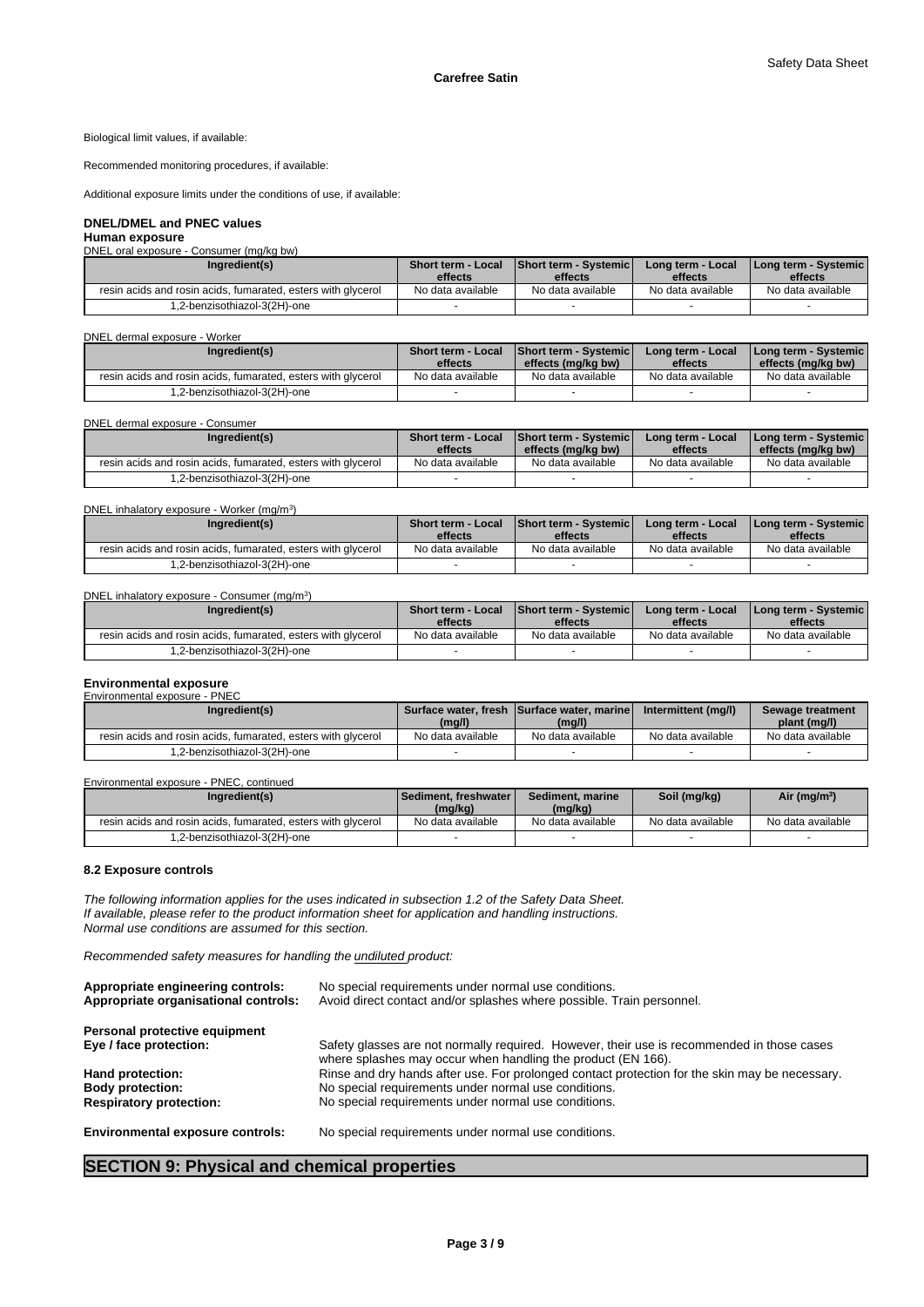## **9.1 Information on basic physical and chemical properties**

**Information in this section refers to the product, unless it is specifically stated that substance data is listed**

**Method / remark**

**Physical State:** Liquid **Colour:** Milky, White **Odour:** Product specific **Odour threshold:** Not applicable  $pH: \approx 9$  (neat) **Melting point/freezing point (°C):** Not determined Not relevant to classification of this product **Initial boiling point and boiling range (°C):** Not determined

| Ingredient(s)                                                | Value<br>$\sim$   | <b>Method</b> | Atmospheric pressure<br>(hPa) |
|--------------------------------------------------------------|-------------------|---------------|-------------------------------|
| resin acids and rosin acids, fumarated, esters with glycerol | No data available |               |                               |
| 1,2-benzisothiazol-3(2H)-one                                 | No data available |               |                               |

**Method / remark**

#### *( UN Manual of Tests and Criteria, section 32, L.2 )* **Flash point (°C):** Not applicable. **Sustained combustion:** Not applicable. **Evaporation rate:** Not determined **Flammability (solid, gas):** Not determined **Upper/lower flammability limit (%):** Not determined

Substance data, flammability or explosive limits, if available:

### **Method / remark**

**Vapour pressure:** Not determined

Substance data, vapour pressure

Substance data, boiling point

| Ingredient(s)                                                | Value<br>(Pa)     | <b>Method</b> | Temperature<br>C |
|--------------------------------------------------------------|-------------------|---------------|------------------|
| resin acids and rosin acids, fumarated, esters with glycerol | No data available |               |                  |
| 1,2-benzisothiazol-3(2H)-one                                 | No data available |               |                  |

**Method / remark**

### **Solubility in / Miscibility with Water:** Fully miscible **Vapour density:** Not determined **Relative density:** ≈1.03(20°C)

Substance data, solubility in water

| Ingredient(s)                                                | Value             | <b>Method</b> | Temperature  |
|--------------------------------------------------------------|-------------------|---------------|--------------|
|                                                              | (g/l)             |               | $10^{\circ}$ |
| resin acids and rosin acids, fumarated, esters with glycerol | No data available |               |              |
| 1,2-benzisothiazol-3(2H)-one                                 | No data available |               |              |

Substance data, partition coefficient n-octanol/water (log Kow): see subsection 12.3

#### **Decomposition temperature:** Not applicable. **Autoignition temperature:** Not determined **Viscosity:** Not determined **Explosive properties:** Not explosive. **Oxidising properties:** Not oxidising.

## **9.2 Other information<br>Surface tension (N/m):** Not determined **Corrosion to metals:** Not corrosive Weight of evidence Weight of evidence

Substance data, dissociation constant, if available:

## **SECTION 10: Stability and reactivity**

### **10.1 Reactivity**

No reactivity hazards known under normal storage and use conditions.

### **10.2 Chemical stability**

Stable under normal storage and use conditions.

#### **10.3 Possibility of hazardous reactions**

No hazardous reactions known under normal storage and use conditions.

**Method / remark**

Not relevant to classification of this product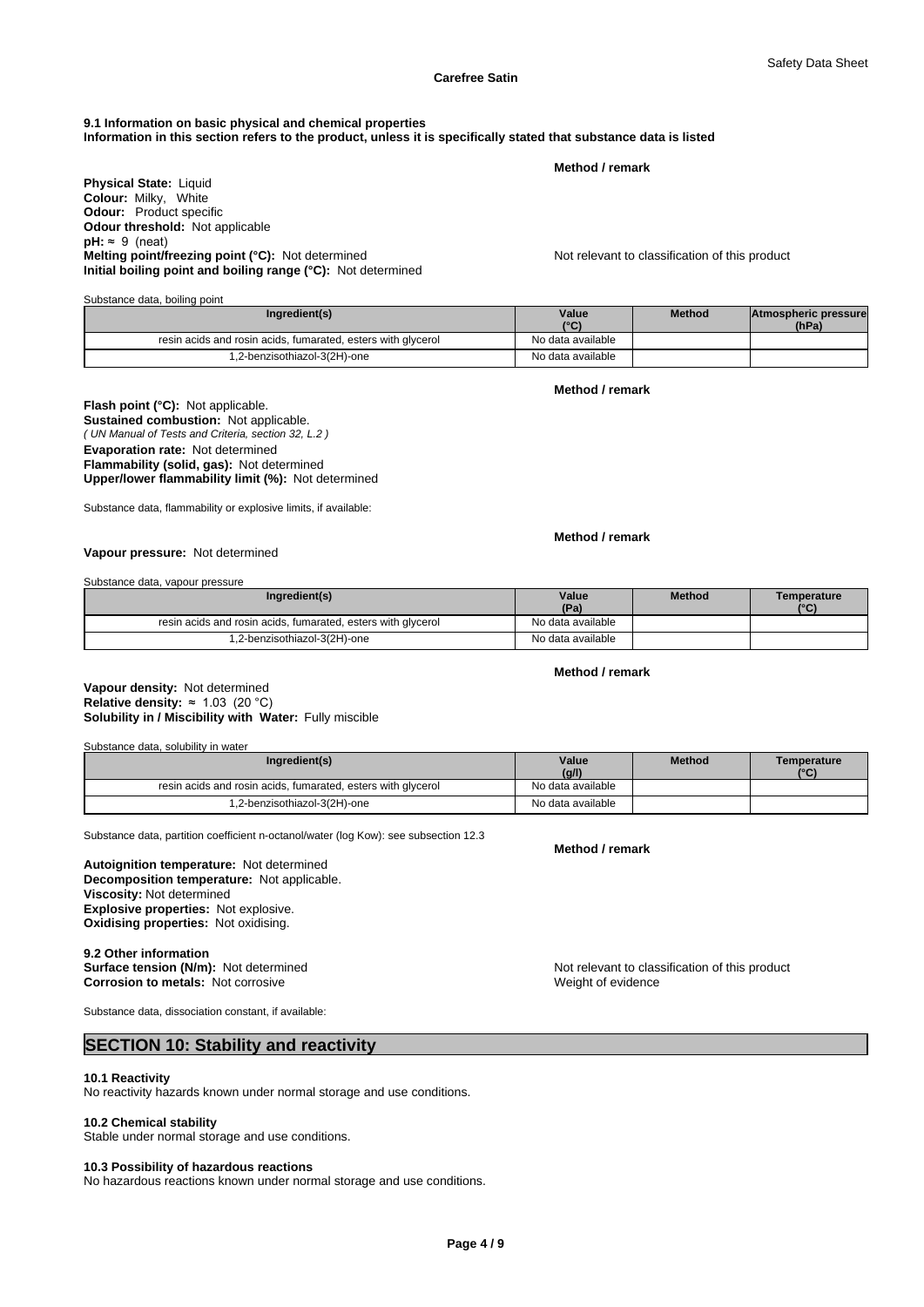### **10.4 Conditions to avoid**

None known under normal storage and use conditions.

### **10.5 Incompatible materials**

None known under normal use conditions.

### **10.6 Hazardous decomposition products**

None known under normal storage and use conditions.

## **SECTION 11: Toxicological information**

### **11.1 Information on toxicological effects**

Mixture data:.

### **Relevant calculated ATE(s):**

ATE - Oral (mg/kg): >5000

Substance data, where relevant and available, are listed below:.

#### **Acute toxicity** Acute oral tox

| wate oral toxicity                                           |                 |                      |                |               |                             |
|--------------------------------------------------------------|-----------------|----------------------|----------------|---------------|-----------------------------|
| Ingredient(s)                                                | <b>Endpoint</b> | Value<br>(mg/kg)     | <b>Species</b> | <b>Method</b> | <b>Exposure</b><br>time (h) |
| resin acids and rosin acids, fumarated, esters with glycerol |                 | No data<br>available |                |               |                             |
| .2-benzisothiazol-3(2H)-one                                  | $LD_{50}$       | 2000ء                | Rat            |               |                             |

### Acute dermal toxicity

| Ingredient(s)                                                | <b>Endpoint</b> | Value<br>(mg/kg) | <b>Species</b> | <b>Method</b>     | Exposure<br>time (h) |
|--------------------------------------------------------------|-----------------|------------------|----------------|-------------------|----------------------|
| resin acids and rosin acids, fumarated, esters with glycerol |                 | No data          |                |                   |                      |
|                                                              |                 | available        |                |                   |                      |
| .2-benzisothiazol-3(2H)-one                                  | $LD_{50}$       | 2000             | Rat            | OECD 402 (EU B.3) |                      |

| Acute inhalative toxicity |  |
|---------------------------|--|
|---------------------------|--|

| Ingredient(s)                                                | Endpoint | Value<br>(mg/l) | <b>Species</b> | <b>Method</b> | <b>Exposure</b><br>time (h) |
|--------------------------------------------------------------|----------|-----------------|----------------|---------------|-----------------------------|
| resin acids and rosin acids, fumarated, esters with glycerol |          | No data         |                |               |                             |
|                                                              |          | available       |                |               |                             |
| 1,2-benzisothiazol-3(2H)-one                                 |          | No data         |                |               |                             |
|                                                              |          | available       |                |               |                             |

#### **Irritation and corrosivity** Skin irritation and corrosivity

| Ingredient(s)                                                | Result            | Species | <b>Method</b> | <b>Exposure time</b> |
|--------------------------------------------------------------|-------------------|---------|---------------|----------------------|
| resin acids and rosin acids, fumarated, esters with glycerol | No data available |         |               |                      |
| .2-benzisothiazol-3(2H)-one                                  | Corrosive         |         |               |                      |

Eye irritation and corrosivity

| Ingredient(s)                                                | Result            | Species | Method | <b>Exposure time</b> |
|--------------------------------------------------------------|-------------------|---------|--------|----------------------|
| resin acids and rosin acids, fumarated, esters with glycerol | No data available |         |        |                      |
| .2-benzisothiazol-3(2H)-one                                  | No data available |         |        |                      |

Respiratory tract irritation and corrosivity

| Ingredient(s)                                                | Result            | Species | <b>Method</b> | Exposure time |
|--------------------------------------------------------------|-------------------|---------|---------------|---------------|
| resin acids and rosin acids, fumarated, esters with glycerol | No data available |         |               |               |
| .2-benzisothiazol-3(2H)-one                                  | No data available |         |               |               |

### **Sensitisation**

| Sensitisation by skin contact                                |                   |                |               |                          |
|--------------------------------------------------------------|-------------------|----------------|---------------|--------------------------|
| Ingredient(s)                                                | Result            | <b>Species</b> | <b>Method</b> | <b>Exposure time (h)</b> |
| resin acids and rosin acids, fumarated, esters with glycerol | No data available |                |               |                          |
| 1,2-benzisothiazol-3(2H)-one                                 | Sensitising       | Guinea pig     |               |                          |

| Sensitisation by inhalation                                  |                   |                |               |                      |
|--------------------------------------------------------------|-------------------|----------------|---------------|----------------------|
| Ingredient(s)                                                | Result            | <b>Species</b> | <b>Method</b> | <b>Exposure time</b> |
| resin acids and rosin acids, fumarated, esters with glycerol | No data available |                |               |                      |
| 1,2-benzisothiazol-3(2H)-one                                 | No data available |                |               |                      |

### **CMR effects (carcinogenicity, mutagenicity and toxicity for reproduction)**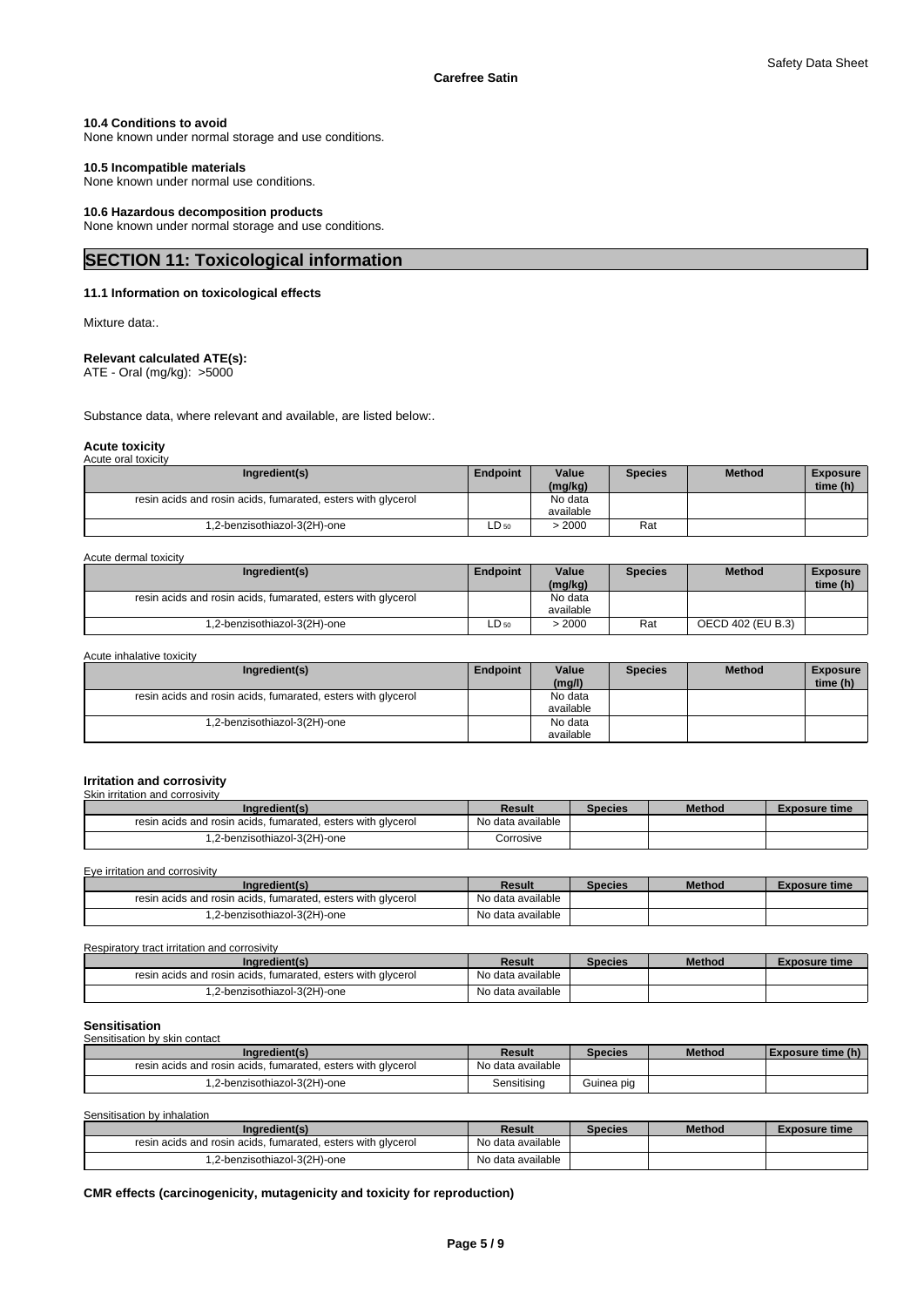### **Carefree Satin**

Mutagenicity

| Ingredient(s)                                                                     | <b>Result (in-vitro)</b>                                                                | <b>Method</b><br>(in-vitro) | <b>Result (in-vivo)</b> | <b>Method</b><br>(in-vivo) |
|-----------------------------------------------------------------------------------|-----------------------------------------------------------------------------------------|-----------------------------|-------------------------|----------------------------|
| resin acids and rosin acids, fumarated, esters No data available<br>with alvcerol |                                                                                         |                             | No data available       |                            |
| 1,2-benzisothiazol-3(2H)-one                                                      | No evidence for mutagenicity, negative   OECD 471 (EU No data available<br>test results | B.12/13                     |                         |                            |

### **Carcinogenicity**

| .ngredient(s'                                                | Effect                  |
|--------------------------------------------------------------|-------------------------|
| resin acids and rosin acids, fumarated, esters with glycerol | INo<br>data available د |
| 2-benzisothiazol-3(2H)-one                                   | lΝo<br>≧data available  |

#### Toxicity for reproduction

| Ingredient(s)           | <b>Endpoint</b> | <b>Specific effect</b> | Value                                | <b>Species</b> | <b>Method</b> | <b>Exposure</b> | Remarks and other effects |
|-------------------------|-----------------|------------------------|--------------------------------------|----------------|---------------|-----------------|---------------------------|
|                         |                 |                        | $\lfloor (mq/kg) \cdot (md) \rfloor$ |                |               | time            | reported                  |
| resin acids and rosin   |                 |                        | No data                              |                |               |                 |                           |
| acids, fumarated,       |                 |                        | available                            |                |               |                 |                           |
| esters with glycerol    |                 |                        |                                      |                |               |                 |                           |
| 1,2-benzisothiazol-3(2H |                 |                        | No data                              |                |               |                 |                           |
| -one                    |                 |                        | available                            |                |               |                 |                           |

## **Repeated dose toxicity** Sub-acute or sub-chronic oral toxicity

| Ingredient(s)                                       | <b>Endpoint</b> | Value        | <b>Species</b> | <b>Method</b> |             | <b>Exposure Specific effects and organs</b> |
|-----------------------------------------------------|-----------------|--------------|----------------|---------------|-------------|---------------------------------------------|
|                                                     |                 | (mg/kg bw/d) |                |               | time (days) | affected                                    |
| resin acids and rosin acids, fumarated, esters with |                 | No data      |                |               |             |                                             |
| alvcerol                                            |                 | available    |                |               |             |                                             |
| 1,2-benzisothiazol-3(2H)-one                        |                 | No data      |                |               |             |                                             |
|                                                     |                 | available    |                |               |             |                                             |

#### Sub-chronic dermal toxicity

| Ingredient(s)                                       | <b>Endpoint</b> | Value        | <b>Species</b> | <b>Method</b> |             | <b>Exposure   Specific effects and organs  </b> |
|-----------------------------------------------------|-----------------|--------------|----------------|---------------|-------------|-------------------------------------------------|
|                                                     |                 | (mg/kg bw/d) |                |               | time (days) | affected                                        |
| resin acids and rosin acids, fumarated, esters with |                 | No data      |                |               |             |                                                 |
| alvcerol                                            |                 | available    |                |               |             |                                                 |
| 1,2-benzisothiazol-3(2H)-one                        |                 | No data      |                |               |             |                                                 |
|                                                     |                 | available    |                |               |             |                                                 |

### Sub-chronic inhalation toxicity

| Ingredient(s)                                       | <b>Endpoint</b> | Value        | <b>Species</b> | <b>Method</b> |              | <b>Exposure   Specific effects and organs  </b> |
|-----------------------------------------------------|-----------------|--------------|----------------|---------------|--------------|-------------------------------------------------|
|                                                     |                 | (mg/kg bw/d) |                |               | Itime (davs) | affected                                        |
| resin acids and rosin acids, fumarated, esters with |                 | No data      |                |               |              |                                                 |
| alvcerol                                            |                 | available    |                |               |              |                                                 |
| .2-benzisothiazol-3(2H)-one                         |                 | No data      |                |               |              |                                                 |
|                                                     |                 | available    |                |               |              |                                                 |

### Chronic toxicity

| Ingredient(s)                                                      | <b>Exposure</b><br>route | Endpoint | Value<br>$\left \frac{\text{mg}}{\text{kg}}\right $ bw/d) | <b>Species</b> | <b>Method</b> | <b>Exposure</b><br>time | Specific effects and<br>organs affected | Remark |
|--------------------------------------------------------------------|--------------------------|----------|-----------------------------------------------------------|----------------|---------------|-------------------------|-----------------------------------------|--------|
| resin acids and rosin<br>acids, fumarated,<br>esters with glycerol |                          |          | No data<br>available                                      |                |               |                         |                                         |        |
| 1.2-benzisothiazol-3(2H<br>-one                                    |                          |          | No data<br>available                                      |                |               |                         |                                         |        |

STOT-single exposure

| redient(s                                                    | $-$ culture    |
|--------------------------------------------------------------|----------------|
| resin acids and rosin acids, fumarated, esters with glycerol | data available |
| 1,2-benzisothiazol-3(2H)-one                                 | data available |

#### STOT-repeated exposure

| Ingredient(s)                                                | Affected organ(s) |
|--------------------------------------------------------------|-------------------|
| resin acids and rosin acids, fumarated, esters with glycerol | No data available |
| 1,2-benzisothiazol-3(2H)-one                                 | No data available |

### **Aspiration hazard**

Substances with an aspiration hazard (H304), if any, are listed in section 3. If relevant, see section 9 for dynamic viscosity and relative density of the product.

### **Potential adverse health effects and symptoms**

Effects and symptoms related to the product, if any, are listed in subsection 4.2.

## **SECTION 12: Ecological information**

### **12.1 Toxicity**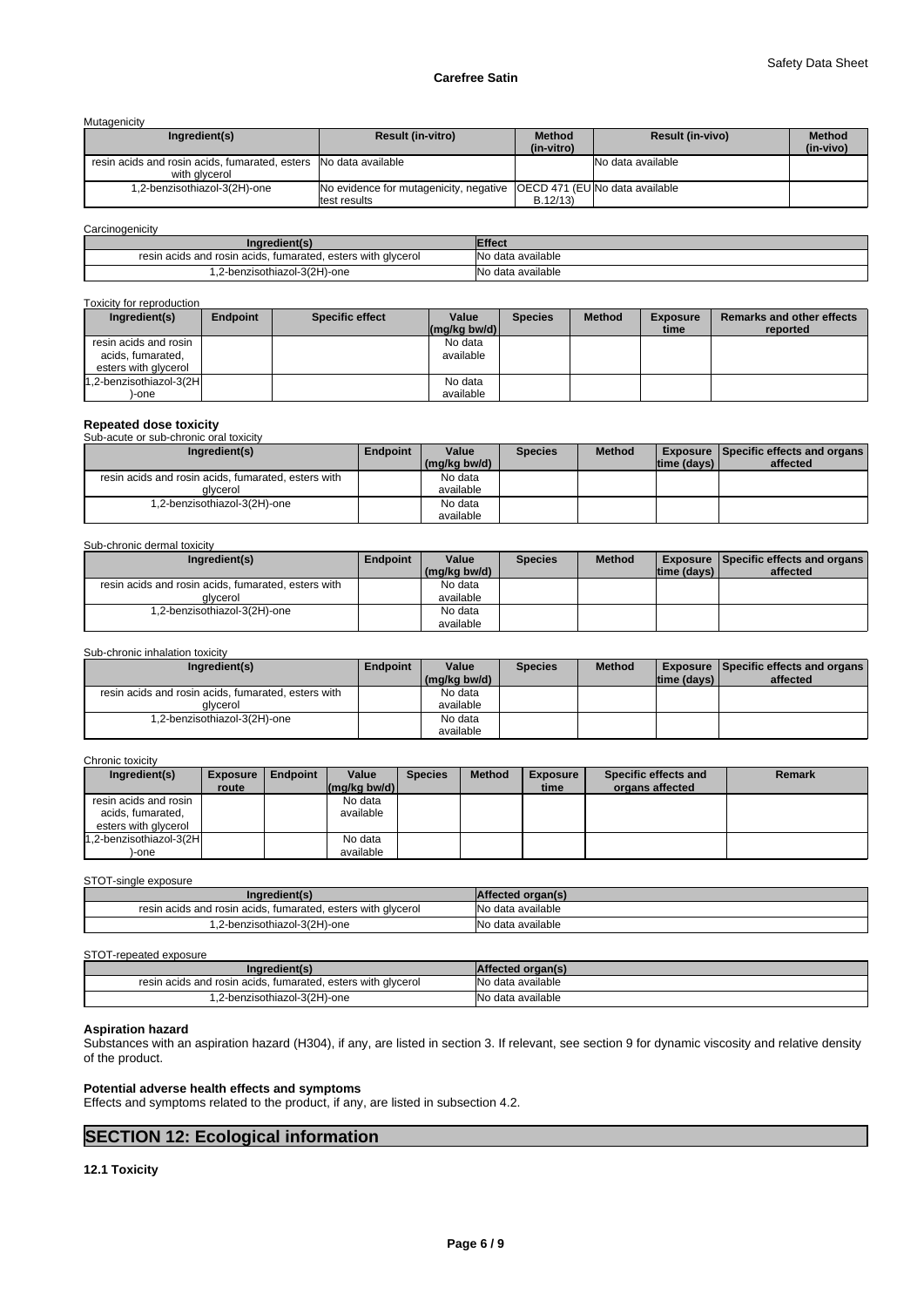No data is available on the mixture.

Substance data, where relevant and available, are listed below:

### **Aquatic short-term toxicity**

| Aquatic short-term toxicity - fish                           |          |                 |                |               |                             |
|--------------------------------------------------------------|----------|-----------------|----------------|---------------|-----------------------------|
| Ingredient(s)                                                | Endpoint | Value<br>(mg/l) | <b>Species</b> | <b>Method</b> | <b>Exposure</b><br>time (h) |
|                                                              |          |                 |                |               |                             |
| resin acids and rosin acids, fumarated, esters with glycerol |          | No data         |                |               |                             |
|                                                              |          | available       |                |               |                             |
| 1,2-benzisothiazol-3(2H)-one                                 |          | No data         |                |               |                             |
|                                                              |          | available       |                |               |                             |

| Aquatic short-term toxicity - crustacea                      |          |                 |                |               |                             |
|--------------------------------------------------------------|----------|-----------------|----------------|---------------|-----------------------------|
| Ingredient(s)                                                | Endpoint | Value<br>(mg/l) | <b>Species</b> | <b>Method</b> | <b>Exposure</b><br>time (h) |
| resin acids and rosin acids, fumarated, esters with glycerol |          | No data         |                |               |                             |
|                                                              |          | available       |                |               |                             |
| .2-benzisothiazol-3(2H)-one                                  |          | No data         |                |               |                             |
|                                                              |          | available       |                |               |                             |

| Aquatic short-term toxicity - algae                          |          |                 |                |               |                             |
|--------------------------------------------------------------|----------|-----------------|----------------|---------------|-----------------------------|
| Ingredient(s)                                                | Endpoint | Value<br>(mg/l) | <b>Species</b> | <b>Method</b> | <b>Exposure</b><br>time (h) |
| resin acids and rosin acids, fumarated, esters with glycerol |          | No data         |                |               |                             |
|                                                              |          | available       |                |               |                             |
| .2-benzisothiazol-3(2H)-one                                  |          | No data         |                |               |                             |
|                                                              |          | available       |                |               |                             |

| Aquatic short-term toxicity - marine species                 |                 |           |                |               |                 |
|--------------------------------------------------------------|-----------------|-----------|----------------|---------------|-----------------|
| Ingredient(s)                                                | <b>Endpoint</b> | Value     | <b>Species</b> | <b>Method</b> | <b>Exposure</b> |
|                                                              |                 | (mq/l)    |                |               | time (days)     |
| resin acids and rosin acids, fumarated, esters with glycerol |                 | No data   |                |               |                 |
|                                                              |                 | available |                |               |                 |
| 1,2-benzisothiazol-3(2H)-one                                 |                 | No data   |                |               |                 |
|                                                              |                 | available |                |               |                 |

| Impact on sewage plants - toxicity to bacteria               |                 |                      |                     |               |                         |
|--------------------------------------------------------------|-----------------|----------------------|---------------------|---------------|-------------------------|
| Ingredient(s)                                                | <b>Endpoint</b> | Value<br>(mg/l)      | <b>Inoculum</b>     | <b>Method</b> | <b>Exposure</b><br>time |
| resin acids and rosin acids, fumarated, esters with glycerol |                 | No data<br>available |                     |               |                         |
| .2-benzisothiazol-3(2H)-one                                  | $EC_{20}$       | 3.3                  | Activated<br>sludge | OECD 209      | 3 hour(s)               |

### **Aquatic long-term toxicity**

| Aquatic long-term toxicity - fish                   |          |           |                |               |                 |                         |
|-----------------------------------------------------|----------|-----------|----------------|---------------|-----------------|-------------------------|
| Ingredient(s)                                       | Endpoint | Value     | <b>Species</b> | <b>Method</b> | <b>Exposure</b> | <b>Effects observed</b> |
|                                                     |          | (mg/l)    |                |               | time            |                         |
| resin acids and rosin acids, fumarated, esters with |          | No data   |                |               |                 |                         |
| alvcerol                                            |          | available |                |               |                 |                         |
| 1,2-benzisothiazol-3(2H)-one                        |          | No data   |                |               |                 |                         |
|                                                     |          | available |                |               |                 |                         |

Aquatic long-term toxicity - crustacea

| Ingredient(s)                                       | Endpoint | Value     | <b>Species</b> | <b>Method</b> | <b>Exposure</b> | <b>Effects observed</b> |
|-----------------------------------------------------|----------|-----------|----------------|---------------|-----------------|-------------------------|
|                                                     |          | (mg/l)    |                |               | time            |                         |
| resin acids and rosin acids, fumarated, esters with |          | No data   |                |               |                 |                         |
| alvcerol                                            |          | available |                |               |                 |                         |
| .2-benzisothiazol-3(2H)-one                         |          | No data   |                |               |                 |                         |
|                                                     |          | available |                |               |                 |                         |

Aquatic toxicity to other aquatic benthic organisms, including sediment-dwelling organisms, if available:

| Ingredient(s)                                       | Endpoint | Value     | <b>Species</b> | <b>Method</b> | <b>Exposure</b>    | <b>Effects observed</b> |
|-----------------------------------------------------|----------|-----------|----------------|---------------|--------------------|-------------------------|
|                                                     |          | (mg/kg dw |                |               | $ time$ (days) $ $ |                         |
|                                                     |          | sediment) |                |               |                    |                         |
| resin acids and rosin acids, fumarated, esters with |          | No data   |                |               |                    |                         |
| alvcerol                                            |          | available |                |               |                    |                         |
| 1,2-benzisothiazol-3(2H)-one                        |          | No data   |                |               |                    |                         |
|                                                     |          | available |                |               |                    |                         |

**Terrestrial toxicity** Terrestrial toxicity - soil invertebrates, including earthworms, if available:

Terrestrial toxicity - plants, if available:

Terrestrial toxicity - birds, if available:

Terrestrial toxicity - beneficial insects, if available: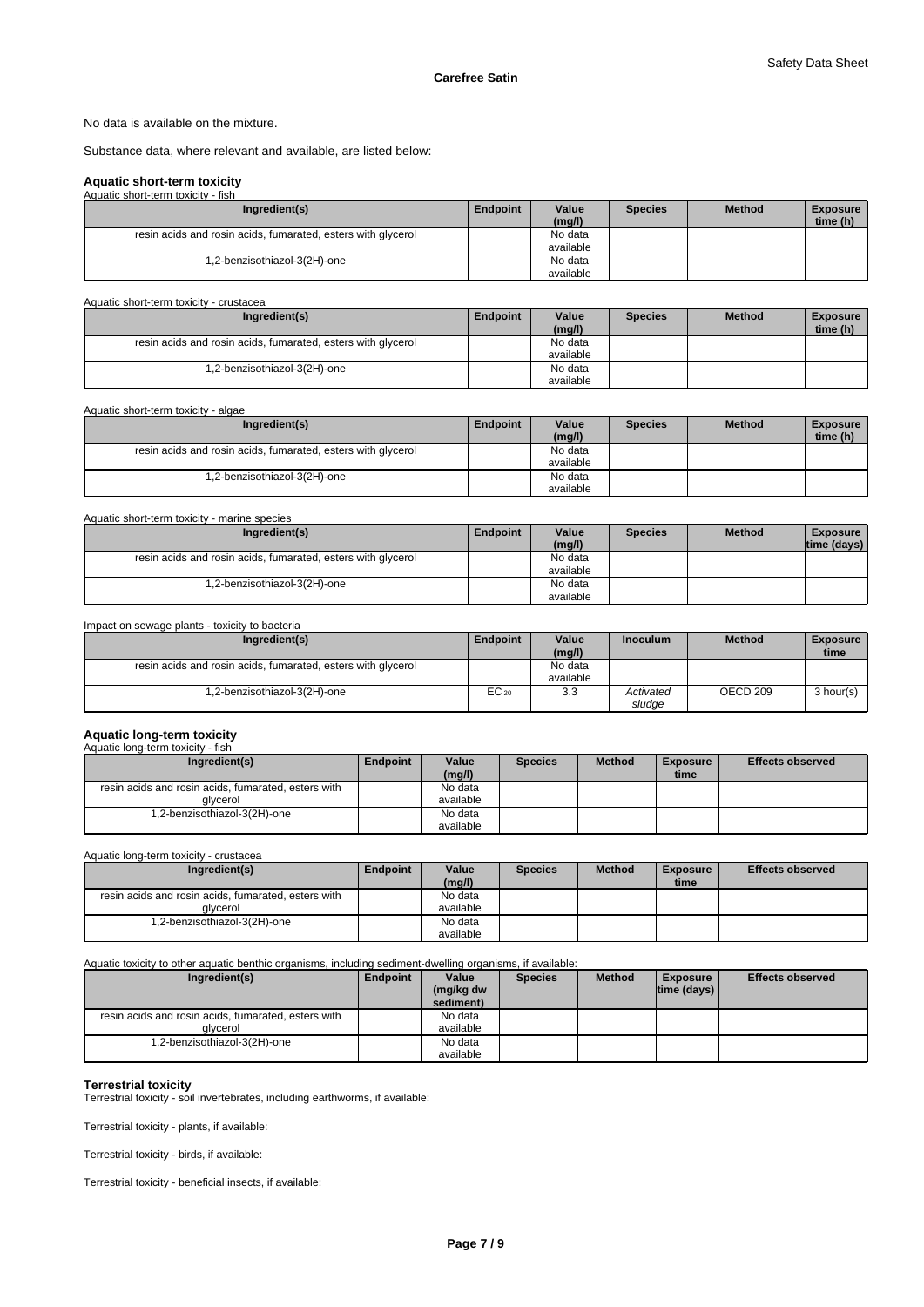Terrestrial toxicity - soil bacteria, if available:

#### **12.2 Persistence and degradability**

**Abiotic degradation** Abiotic degradation - photodegradation in air, if available:

Abiotic degradation - hydrolysis, if available:

Abiotic degradation - other processes, if available:

#### **Biodegradation**

| Ready biodegradability - aerobic conditions                     |                 |                             |       |                       |                            |
|-----------------------------------------------------------------|-----------------|-----------------------------|-------|-----------------------|----------------------------|
| Ingredient(s)                                                   | <b>Inoculum</b> | <b>Analytical</b><br>method | DT 50 | <b>Method</b>         | <b>Evaluation</b>          |
| resin acids and rosin acids, fumarated, esters with<br>alvcerol |                 |                             |       |                       | No data available          |
| 1,2-benzisothiazol-3(2H)-one                                    |                 |                             |       | Weight of<br>evidence | Not readily biodegradable. |

Ready biodegradability - anaerobic and marine conditions, if available:

| Degradation in relevant environmental compartments, if available: |                      |                   |       |               |                   |
|-------------------------------------------------------------------|----------------------|-------------------|-------|---------------|-------------------|
| Ingredient(s)                                                     | Medium & Type        | <b>Analytical</b> | DT 50 | <b>Method</b> | <b>Evaluation</b> |
|                                                                   |                      | method            |       |               |                   |
| 1,2-benzisothiazol-3(2H)-one                                      | l Sewaαe treatment l | Primary           | >90%  | OECD 303A     | Biodegradable     |
|                                                                   | plant simulation     | degradation       |       |               |                   |

## **12.3 Bioaccumulative potential**

| Partition coefficient n-octanol/water (log Kow) |                   |                 |                                    |        |
|-------------------------------------------------|-------------------|-----------------|------------------------------------|--------|
| Ingredient(s)                                   | Value             | <b>Method</b>   | <b>Evaluation</b>                  | Remark |
| resin acids and rosin acids, fumarated,         | No data available |                 |                                    |        |
| esters with glycerol                            |                   |                 |                                    |        |
| 1,2-benzisothiazol-3(2H)-one                    |                   | <b>OECD 107</b> | <b>No bioaccumulation expected</b> |        |

#### Bioconcentration factor (BCF)

| Ingredient(s)           | Value             | <b>Species</b> | <b>Method</b> | <b>Evaluation</b> | Remark |
|-------------------------|-------------------|----------------|---------------|-------------------|--------|
| resin acids and rosin   | No data available |                |               |                   |        |
| acids, fumarated,       |                   |                |               |                   |        |
| esters with glycerol    |                   |                |               |                   |        |
| 1,2-benzisothiazol-3(2H | 6.95              |                | OECD 305      |                   |        |
| -one                    |                   |                |               |                   |        |

### **12.4 Mobility in soil**

Adsorption/Desorption to soil or sediment

| Ingredient(s)                                                   | <b>Adsorption</b><br>coefficient<br>Log Koc | <b>Desorption</b><br>coefficient<br>Log Koc(des) | <b>Method</b> | Soil/sediment<br>type | <b>Evaluation</b> |
|-----------------------------------------------------------------|---------------------------------------------|--------------------------------------------------|---------------|-----------------------|-------------------|
| resin acids and rosin acids, fumarated, esters with<br>alvcerol | No data available I                         |                                                  |               |                       |                   |
| 1,2-benzisothiazol-3(2H)-one                                    | No data available I                         |                                                  |               |                       |                   |

### **12.5 Results of PBT and vPvB assessment**

Substances that fulfill the criteria for PBT/vPvB, if any, are listed in section 3.

### **12.6 Other adverse effects**

No other adverse effects known.

### **SECTION 13: Disposal considerations**

| 13.1 Waste treatment methods<br>Waste from residues / unused<br>products:     | The concentrated contents or contaminated packaging should be disposed of by a certified handler<br>or according to the site permit. Release of waste to sewers is discouraged. The cleaned packaging<br>material is suitable for energy recovery or recycling in line with local legislation. |
|-------------------------------------------------------------------------------|------------------------------------------------------------------------------------------------------------------------------------------------------------------------------------------------------------------------------------------------------------------------------------------------|
| <b>European Waste Cataloque:</b>                                              | 160306 - organic wastes other than those mentioned in 160305.                                                                                                                                                                                                                                  |
| <b>Empty packaging</b><br><b>Recommendation:</b><br>Suitable cleaning agents: | Dispose of observing national or local regulations.<br>Water, if necessary with cleaning agent.                                                                                                                                                                                                |

## **SECTION 14: Transport information**

**Land transport (ADR/RID), Sea transport (IMDG), Air transport (ICAO-TI / IATA-DGR)** 

**14.1 UN number:** Non-dangerous goods

**14.2 UN proper shipping name:** Non-dangerous goods

**14.3 Transport hazard class(es):** Non-dangerous goods

**Class:** -